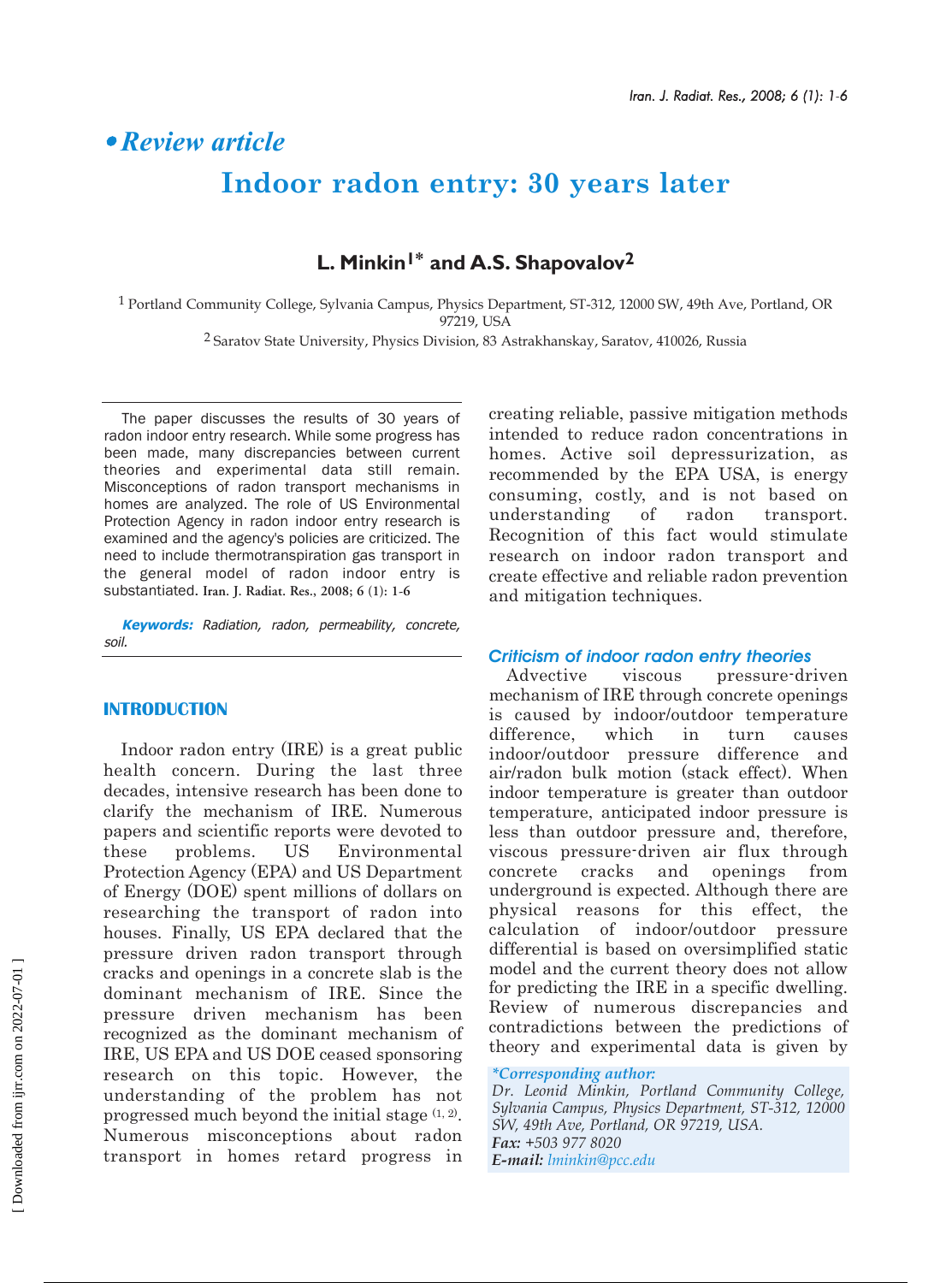Minkin (1, 2). For example, stack effect should not take place while indoor temperature is less than outdoor temperature. In this case, mostly realized during summers, indoor pressure may exceed outdoor pressure, which should lead to large decrease in radon indoor flux. But a lot of measurements did not detect any significant change in radon indoor flow and, moreover, many scientists observed higher indoor radon concentration in the summer than in the winter. Also, the sealing of cracks and openings in concrete slab must be the direct passive mitigation of IRE, caused by the stack effect. However this mitigation is not effective and radon concentration often remains unchanged after this technique is applied. The contradiction between IRE model predictions and numerous experimental data is sufficient foundation to reject the hypothesis of prevalence of pressure-driven mechanism of IRE. Debates and skepticism about the understanding of the IRE has been continuing in the scientific community (3, 4), and it was premature for US EPA to establish the pressure-driven mechanism as the dominant mechanism of IRE.

The history of science and physics particularly, shows that discrepancies between the experimental facts and the leading theory were the driving force for emergence of powerful new ideas. It appears that new ideas have to be put forward to understand IRE transport. However, despite the evidence that pressure-driven mechanism is not able to explain numerous experimental data and cannot be considered as the primary mechanism in many practical cases, the recent trend in developing an IRE model has been aimed at improving and modernizing this pressure-driven model. The idea of scale dependence of soil permeability to adjust the pressure-driven model to experimental data was introduced (5). The paper is not helpful in explaining the presented uncertainties and is ineffective in explaining experimental facts which contradict the predictions of the viscous advective transport concept. The similitude theory states that no real laws of nature can depend on the choice of system of units or scale measurements; any real law can be

presented as a relationship between dimensionless quantities, the so-called similarity parameters  $(\pi$ -theorem). If "it is the structure (heterogeneity) of the soil that can produce the scale effect" (5), the effect should not be called scale effect. The authors also ignore the principle of dimension theory defining the dimension of two parameters (L', z') as  $(\text{radian})^{\frac{1}{2}}$  (radian is dimensionless value). In addition, they provide all formulas in SI units making the odd exception for dynamic viscosity of soil gas (kg/ms).

Furthermore, authors consider soil air as an incompressible isothermal ideal gas. First of all, ideal gas is compressible and its isothermal compressibility (bulk modulus), B, can be easily calculated

$$
B = -V \left(\frac{\partial P}{\partial V}\right)_T = P
$$

Moreover, in incompressible fluid the speed of pressure signal propagation is infinite.

Also, the authors analyze the linear differential equation for pressure signal propagation in soil. However, it was shown (6) that the linearization of the equation of pressure propagation in soil is possible for constant soil permeability and specific time independent boundary conditions (not harmonic function as considered by the authors). Therefore, it was illegitimate to analyze the linear equation. As a phase shift of pressure signals is the key factor for the authors' method of measuring soil permeability, it must be the first priority to find phase transformation of the signal in non-linear system with variable propagated parameters (perhaps the one of the most difficult problems in physics (7). Definitely, in this case there is change of output signal spectrum (it will not be monochromatic for sinusoidal input signal). The simplified estimation shows that their results are doubtful. Indeed, from general theory of one dimensional stationary fluid flow through porous material, it follows that for two soil layers equal length with permeability  $K_1$  and  $K_2$  the total permeability K is:

$$
\frac{1}{K} = \frac{1}{2K_1} + \frac{1}{2K_2}
$$

From this formula one can see that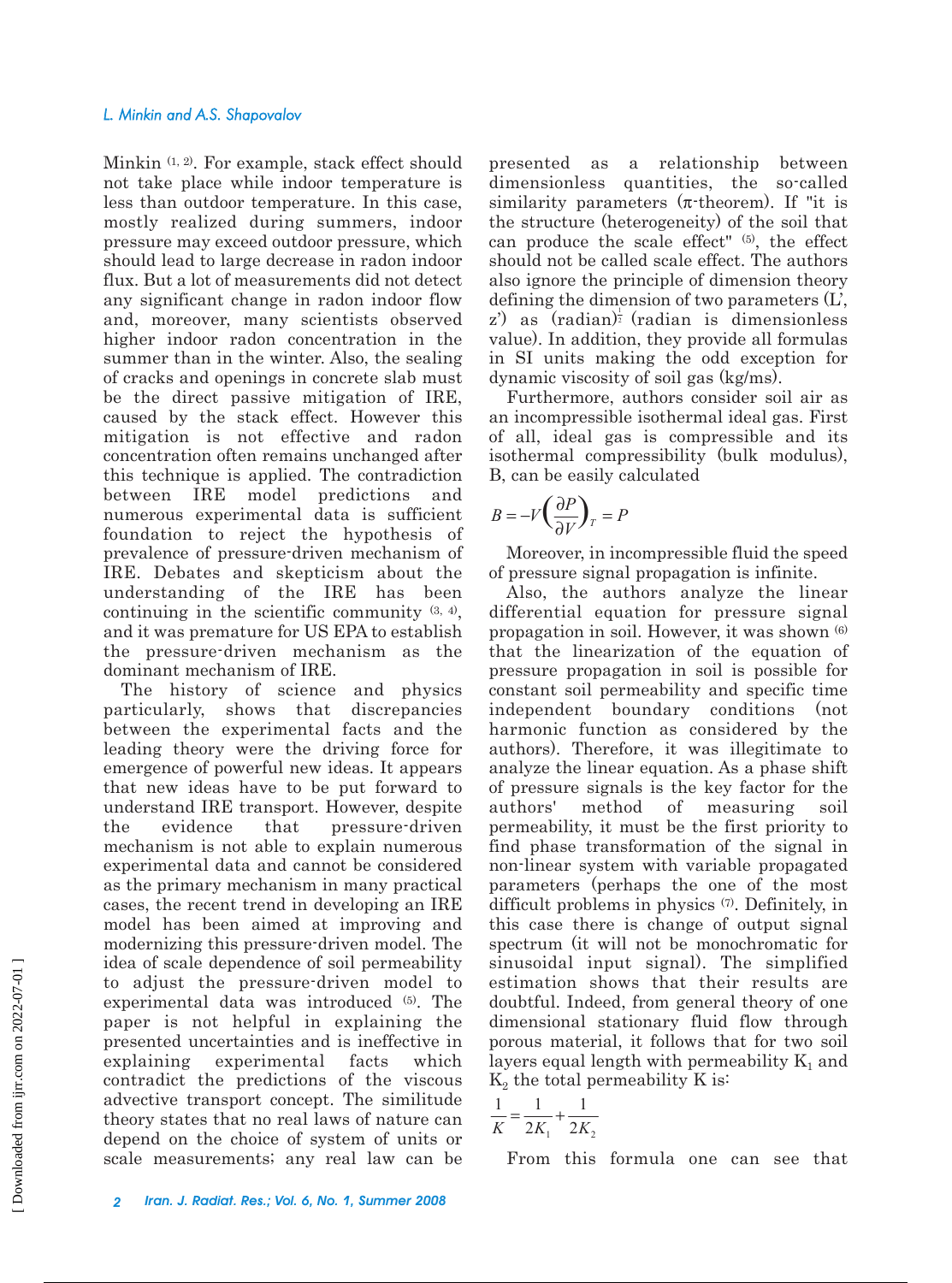permeability K can be greater than  $K_1$  or less than  $K<sub>1</sub>$ . Therefore, the conclusion that the permeability increases with the sample size is wrong (actually it depends on the values  $K_1$ and  $K_2$ ). Moreover, if the permeability of the soil  $K_2$ , which is close to home, even ten thousand times greater than  $K_1$ , the total permeability

 $K \approx 2K_1$ , and therefore it is not likely that permeability increases by factor 20 as a sampling size increases from  $0.1m$  to  $2 m$ <sup> $(5)$ </sup>. Actually, authors could not find a solid explanation of their result. To our knowledge, this so-called scale permeability effect is not confirmed by other researchers.

As there are obvious difficulties in explaining experimental facts, research of influence of different factors which could affect IRE has been done. Wind was the factor of investigation but no definite conclusion on this issue has been reached (8).

The hypothesis of temperature dependence of radon sorption as a substantial factor of radon transport was also put forward (9). Although the hypothesis is rational, the enthalpy of radon sorption on silicate is small and it is unlikely that temperature change can substantially influence radon concentration in the gas phase of porous materials (10).

Another explanation of high indoor radon concentrations is given in physics textbook (11): the authors concluded that radon gas enters houses through cracks in the foundation, and tends to collect there since it is denser than air. In assumption of isothermal ideal gas equilibrium (that is successfully done often for gas distribution in atmosphere), Boltzman's distribution can be applied for radon vertical concentration distribution:

$$
\frac{n}{n_0} = \exp(-\frac{i \, gh}{RT})
$$

Where n is radon concentration at height h,  $n_0$  is radon concentration at h=0 m, g is acceleration due to gravity  $(g=9.81 \text{ m/s}^2)$ ,  $\mu$ =2.22 kg/mol is radon molar mass, R=8.31 J/(mol K) is gas constant, T is temperature in Kelvin scale. For T=293 K and h=6.00 m this ratio is 0.948. This means that radon concentration differs only by 5% between the

zero level and a height of 6.00 m; for air  $(\mu=0.0290 \text{ kg/mol})$  the ratio n/n<sub>0</sub>=0.999 and air concentration at height difference of 6.00 m is about only 0.1%. Although the distribution of main atmospheric gases and radon differs with height and radon concentration in atmosphere decreases much faster with height than principle atmospheric gases, it is not a factor for radon to be concentrated in home foundations. For residential houses, radon concentration should not exceed 5% as a result of differences in height.

There is no also clear understanding of the mechanism of radon transfer through intact concrete. Concrete (and clay) has pores belonging mostly to the Knudsen region for which mean free path of molecules is much greater than pores radii. This means that the mechanism of gas transfer in these materials is free molecular. In this case there is practically no collision between molecules of gases; they collide primarily with the capillary walls and there is no diffusion or viscous fluxes of gases. Nevertheless, equation for one-component gas flow in free molecular region can be written in the form of Fick's diffusion law or Darcy's law: both laws formally can be used and both describe the same mechanism of gas transport. Therefore, in this case, there exists a simple relationship between diffusion and permeability coefficients. However there is no viscous flux in this case. It has been shown that by conveniently defining the diffusion coefficient and the permeability coefficient, Fick's law and Darcy's law can be made formally similar and either can be used to describe the transport of gases and vapors through porous materials (12). Concrete and many building materials have pored size distribution that mostly pertains to Knudsen's region and a transition zone (for which mean free path of molecules is the order of diameters of pores). Numerous papers devoted to air/radon transport, consider air advective transport through home concrete foundation using Darcy law:

$$
j = K \nabla P = \frac{k}{\eta} \nabla P
$$

Where j is gas flux in porous media, K is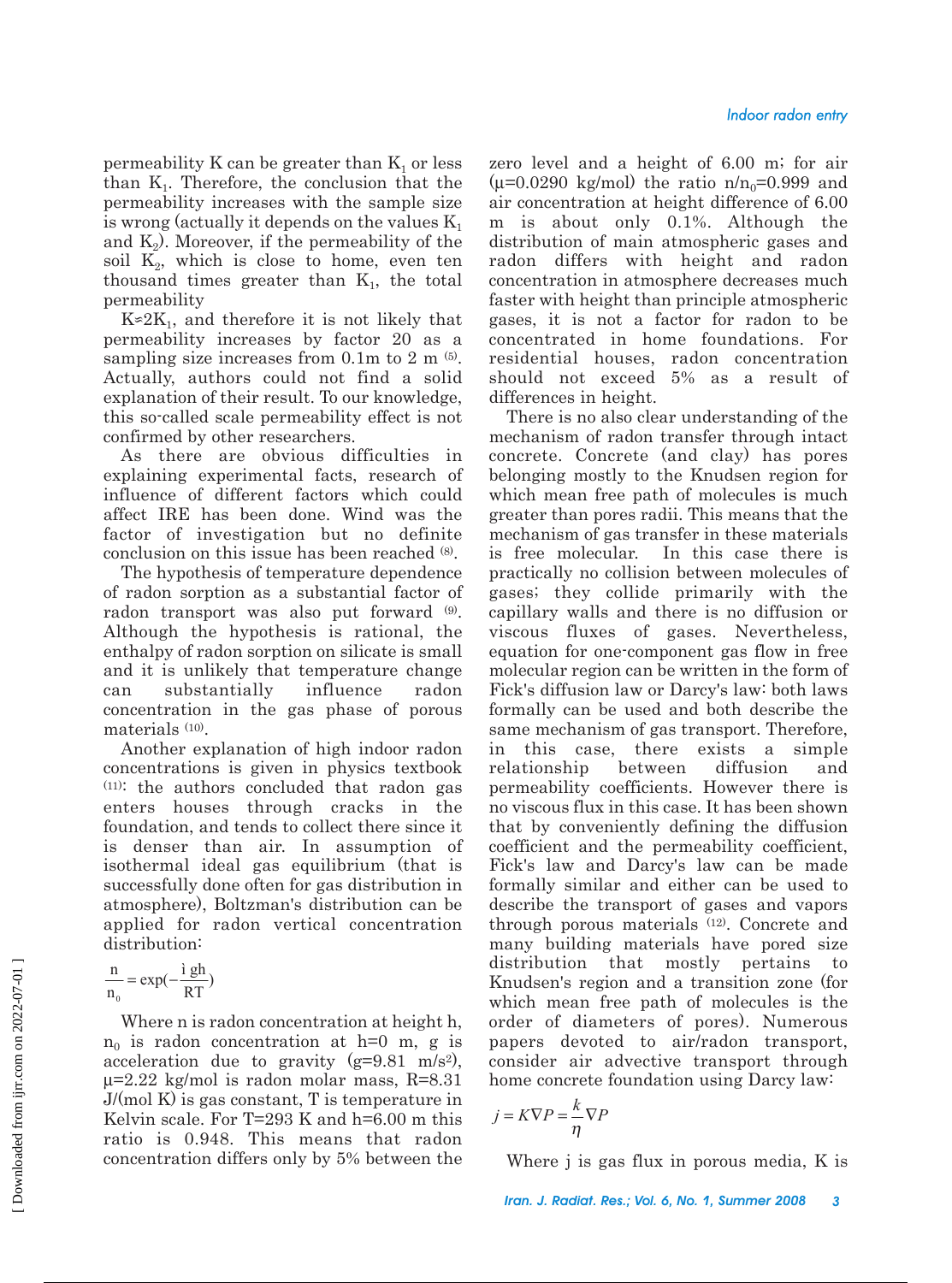#### *L. Minkin and A.S. Shapovalov*

permeability coefficient, η is gas viscosity, k=Kη is intrinsic permeability (which depends only the structure of porous material), and  $\nabla$  is a gradient operator. However, gas flux in concrete is not viscous (gas flow cannot be considered as motion of continuous media) and there is no much sense to introduce the viscosity of gases in such structure.  $\eta$  is not constant for given pressure and temperature but depends on pores radii. For a uniform cylindrical pore according Hagen-Poiseuille equation intrinsic permeability is  $k = \frac{r}{\alpha}$ . For intact concrete, intrinsic permeability is approximately  $k=1.0 \ 10^{-16} \ m^2 (13)$ . Substituting this k in previous equation, one can find a radius of a capillary  $r=2.8 \times 10^{-8}$  m. This radius is much less than the mean free path of molecules of air for atmospheric pressure which is approximately  $0.1 \mu m$ . This means that gas flow is free molecular. These calculations are very rough and should be modified slightly taking into account porosity of material, ε, and tortuosity factor τ. In this case  $k = \frac{\varepsilon r^2}{2\pi r^2}$ , where  $\overline{r^2}$  is the mean of  $r^2$ . Concrete porosity is approximately 0.15 and tortuosity  $\tau \approx 3$  is the upper limit <sup>(14)</sup>. Substituting these parameters into the last equation, one can find root mean square radius of concrete pores  $r_{\text{rms}} = \sqrt{r^2} = \sqrt{\frac{8k\tau}{\varepsilon}} = 0.073 \mu m$ . Actually, for any pore size distribution, the mean radius,  $\bar{r}$ , is smaller than  $r_{\rm rms}$  and therefore  $r<0.073$  µm. This indicates that concrete pores belong mostly to the free molecular and transition regions and gas flow in this media is not viscous. The direct measurements of concrete pores using mercury and nitrogen adsorption methods confirm this statement (15). To our knowledge, in contrast to European general physics textbooks, none of US general physics textbooks include the kinetic theory of gas transfer phenomena (mass, impulse, energy) for Knudsen's and transition zones. 2  $k = \frac{r^2}{8}$  $k = \frac{\varepsilon r^2}{8\tau}$ , where  $\overline{r^2}$ 

# *AIR/Radon thermotranspiration in concrete and soil*

It was shown both theoretically (based on kinetic theory and irreversible thermodynamics) and experimentally that

thermodiffusion (thermotranspiration) can be a significant factor of radon transport in soils and concrete slabs  $(1, 2, 10)$ . Conceptually, a thermogradient always induces mass transport in a multi-component system, such as a gas mixture, gas dissolved in solid materials, electronic gas in metals, admixtures alloys in metals, and gas in porous materials. Usually, thermogradient in houses' concrete slabs points up. Thermodiffusion air/radon flux has the same direction and increases radon infiltration in houses. This flux can be greater than diffusion radon flux (1, 2). The possibility of prevalence of thermodiffusion air flow through porcelain and clay was demonstrated experimentally (16-18). The thermodiffusion effect is also dominant for isotope separation in nuclear physics and essential for migration of alloys in metallurgy and the semiconductor industry. Apparently, thermodiffusion was underestimated in soil physics. Many soils have a large fraction of pores belonging to Knudsen's and transition zone (19). As there is temperature gradient in soils (temperature waves), thermodiffusion gas flow must arise. This effect will influence volatile organic contaminant transport, crop production, soil micro-organism transpiration, gaseous exchange between soil and atmosphere, and global air composition, as soil is a gigantic air filter.

#### **CONCLUSION**

The summary of 30 years of IRE research is not optimistic:

- 1. It should be recognized that 30 years of IRE research did not give the positive results. Radon transport is still a real problem and new approaches have to be explored for solving this thorny problem.
- 2. The US EPA's claim that pressure-driven mechanism is the dominant mechanism of IRE does not have enough scientific support since there are numerous experimental data contradicting this statement.
- 3. The declaration that radon collects in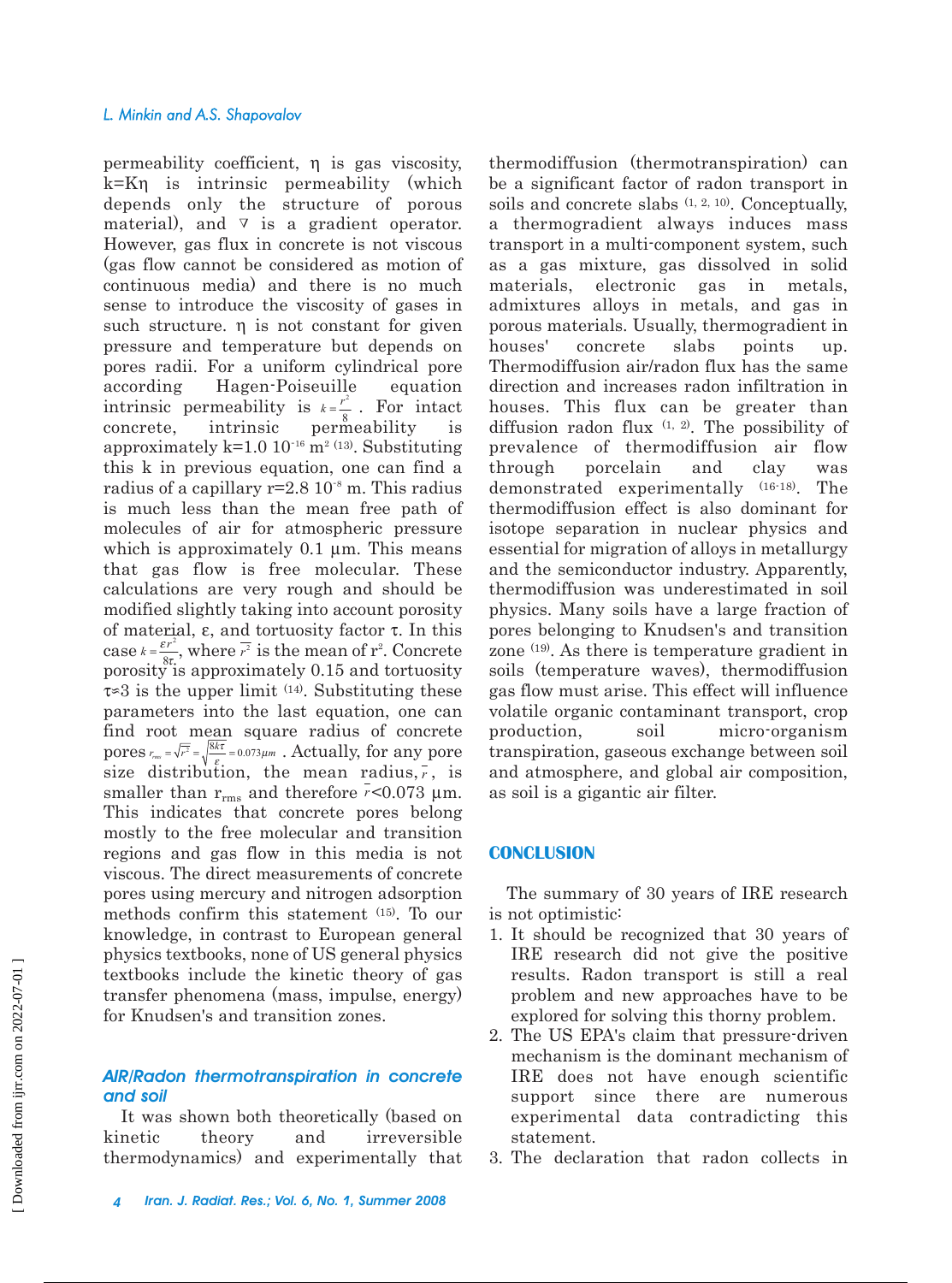homes' foundations because it is a heavy gas is wrong.

- 4. The assertion that adsorption is an important factor of radon transport is doubtful.
- 5. The hypothesis that soil permeability increases with the soil sample size is not justified.
- 6. Passive mitigation of IRE is not reliable. Active Soil Depressurization and Building Pressurization, recommended by the US EPA of IRE mitigation, are costly and energy consuming. They are not based on the knowledge of the mechanisms of IRE and must work for any mechanism of radon transport, as it is obvious that suctioning of underground radon and diluting the radon concentration in homes will lead to a reduction of radon concentration in homes. It was not necessary to spend millions of taxpayer dollars to come to this self-evident conclusion.
- 7. The theory of IRE is not adequate and it is practically impossible to predict IRE in a specific dwelling. Although numerical methods and computer programs were developed to solve complicated partial differential equation of radon transport in houses, the experimental data and calculations are frequently not in agreement. This indicates that the mechanism of IRE is not understood properly and model of IRE is not comprehensive.
- 8. Gas (radon) flow through intact concrete is neither viscous nor diffusive. It is mostly free molecular flow. Direct measurements of air permeability of concrete confirm this statement.
- 9. In many cases, gas (radon) thermotranspiation in soil and concrete may be an important and dominant transport of IRE. Thermotranspiration radon transport in soil may also explain diurnal and seasonal radon atmospheric fluctuations (20). Further research of this gas transport mechanism is needed.
- 10. Some physics textbooks (11, 21) and popular scientific journals (22, 23, 24) give the wrong

message that the mechanism of IRE is well understood and that pressure driven radon indoor flux through concrete cracks and openings is the primary mechanism of IRE. It should be point out that Cutnell and Johnson (25) acknowledge in the last edition of their physics textbook that the mechanism of IRE is not properly understood.

## **REFERENCES**

- 1. Minkin L (2001) Thermodiffusion in concrete slab as a driving force of indoor radon entry. *Health Physics, 80: 151-156.*
- 2. Minkin L (2002) Is diffusion, thermodiffusion, or advection a primary mechanism of indoor radon entry? *Radiation Protection Dosimetry, 102: 153-162.*
- 3. Holub RF and Killoran LK (1994) Is diffusion or forced flow the main mechanism of radon infiltration into underground openings? *Radiation Protection Dosimetry, 56: 161-165.*
- 4. D'ottavio TW and Dietz RN (1986) Radon transport into a detached one-story house with a basement. *Atmospheric Environment, 20: 1065-1069.*
- 5. Garbesi K, Sextro RG, Robinson AL, Wooley JD, Owens JA, Nazaroff WW (1996) Scale dependence of soil permeability to air: measurement method and field investigation. *Water Resources Research, 32: 547-560.*
- 6. Massmann JW (1989) Applying groundwater flow models in vapor extraction system design. *Journal of Environmental Engineering, 115: 129-149.*
- 7. Feynman RP, Leighton RB, Sands M (1964) The feynman lectures of physics. V.2. Massachusetts, Palo Alto, London, Addison-Wesley Publishing Company, Inc.
- 8. Cliff KD, Wrixon AD, Green BMR, Miles JC (1987) Concentration in dwellings in the United Kingdom. In radon and its decay products, Hopke PK (ed), American Chemical Society, Washington, DC.
- 9. Schery SD and Whittlestone S (1989) Desorption of radon at the earth's surface. *J. of Geophysical Research, 94: 18297-18303.*
- 10. Minkin L (2003) Thermal diffusion of radon in porous media. *Radiation Protection Dosimetry, 106: 267-272.*
- 11. Giambattista A, Richardson B M, Richardson RC (2004) College Physics, McGraw-Hill.
- 12. Barrer RN (1967) In "The solid-gas interface" (E.A. Flood, ed.), 2: 557-609, New York, Dekker.
- 13. Nielson KK, Rogers VC, Holt RB, Pugh TD, Grondnik WA, de Meijer RI (1997) Radon penetration of concrete slab cracks, joints, pipe penetration, and sealants. *Health Physics, 73: 668-678.*
- 14. Dullen FAL (1979) Porous media, fluid transport and pore structure. Academic Press, New York, USA.
- 15. Powers TC (1962) Physical properties of cement paste. In: Proc 4<sup>th</sup> Int. Symp. on chemistry of cement. Washington, DC, *577-613.*